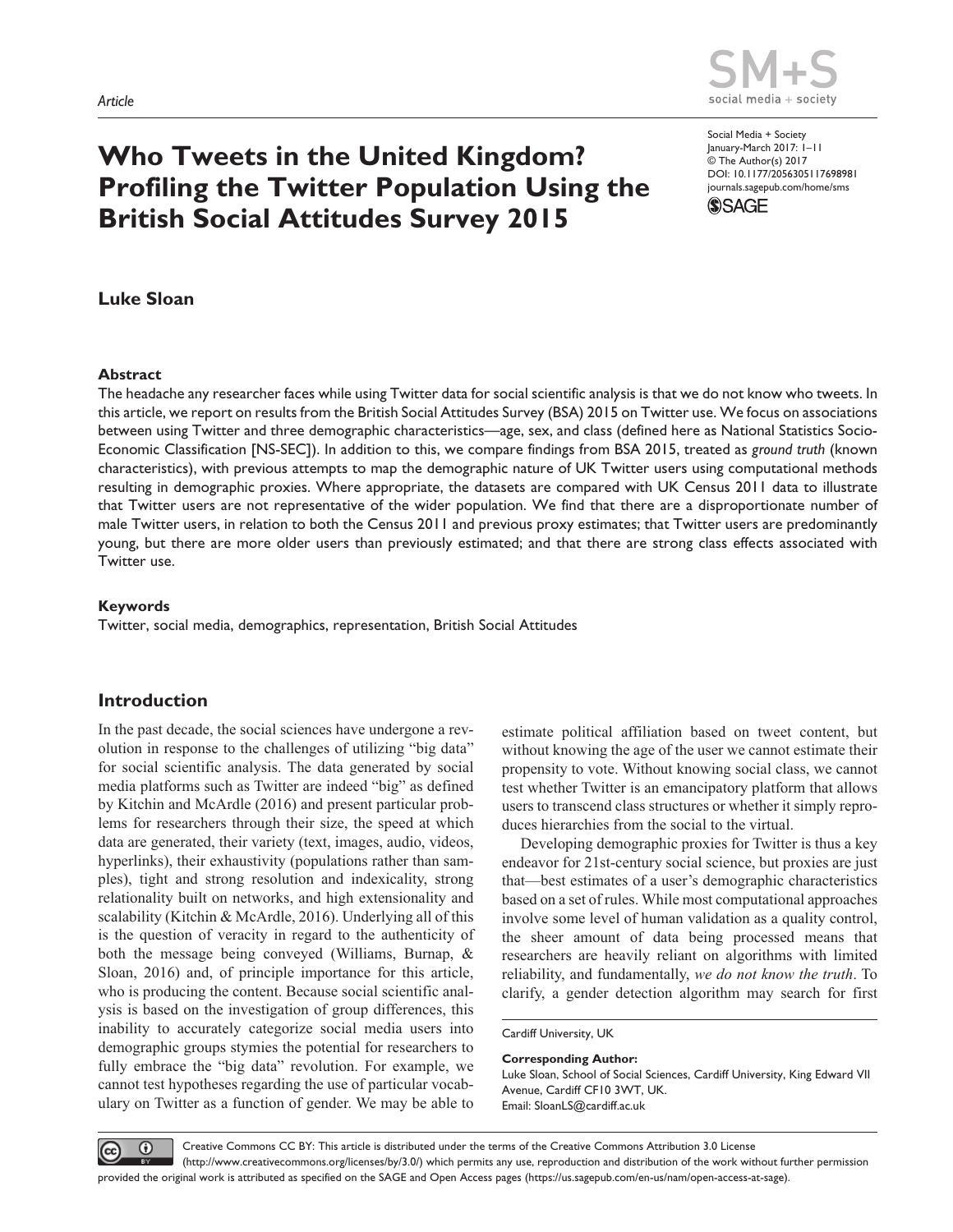names in an attempt to categorize a Twitter user and human validation may agree with the categorization, but there is no mechanism for verifying this with the person from whom these data have been collected.

So the issue that remains to be resolved is relatively straightforward: Are such algorithmic approaches reliable? This article tackles this question by comparing the UK Twitter population as estimated by recent work on demographic proxies with new data from the British Social Attitudes Survey (BSA) 2015. We compare the distribution of gender, age, and social class reported through computational means with equivalent measures collected via a random probability sample survey, weighted to be representative of the Great British population. In turn, we provide UK Census 2011 data as a baseline from which to judge to what extent Twitter users are representative of the population of interest.

## **Literature Review**

In response to concerns about the ability of the academic community to keep pace with the explosion of digital and transactional data (Savage & Burrows, 2007, 2009), there has been a flurry of theoretical (Edwards, Housley, Williams, Sloan, & Williams, 2013; Kitchin, 2017; Kitchin & McArdle, 2016), methodological (Murthy, 2008; Schwartz et al., 2013; Sloan & Morgan, 2015; Sloan, Morgan, Burnap, & Williams, 2015; Sloan et al., 2013), and substantive (Williams et al., 2016) work trialing new approaches and methods covering topics as wide ranging as predicting flu epidemics using Google search data (Ginsberg et al., 2009), modeling box office revenue through activity on Wikipedia (Mestyán, Yasseri, & Kertész, 2013), and using Twitter to forecast exchange rates (Papaioannou, Russo, Papaioannou, & Siettos, 2013), predict user income (Preoţiuc-Pietro, Volkova, Lampos, Bachrach, & Aletras, 2015), or forecast elections (Burnap, Gibson, Sloan, Southern, & Williams, 2016).

Indeed, Twitter has been the platform of choice for many of these studies because of the ease of accessing the data through the streaming application programming interface (API), where users can collect data directly from Twitter as they are produced (Burnap, Avis, & Rana, 2013), and the fact that up to 1% of global data produced can be accessed for free in real time (Sloan et al., 2013). Data extracted through the streaming API contain a wealth of information and metadata in addition to tweet content, such as user profile description and number of follows/followers. Twitter is also an open platform that allows qualitative research to take place for *small n* studies that offer great insight into motivations and behavior online (see boyd (2015) for a discussion of ethnographic research strategies for social media). Yet, despite the ease of access to data and the temporal and (sometimes) geographical granularity it has (Sloan, 2017), issues of representation can stymie research.

The fly in the ointment for any social scientific research using Twitter is that we do not know who tweets (Mislove,

Lehmann, Ahn, Onnela, & Rosenquist, 2011), and we have no way of knowing who is and isn't represented (Gayo-Avello, 2012). Twitter does not require users to publish demographic data, and this paucity of information on who is represented on the platform undermines attempts by researchers to explore how social phenomenon manifests online in relation to gender, age, location, occupation, and class. For studies that attempt to predict elections (Burnap et al., 2016), we cannot account for differential voter turnout based on personal characteristics; for investigations into predicting rates of recorded crime through the preponderance of crime and disorder terms in tweets (Williams et al., 2016), we cannot control for exposure to certain types of crime based on demographic differences. We also know that different social media platforms attract different types of users (Haight, Quan-Haase, & Corbett, 2014), and thus we cannot assume that the types of users on a platform such as Facebook (on which demographic data are relatively abundant) are similar to those using any other social media service. In short, social scientific analysis is based on the investigation of group differences, but we can't easily identify the groups.

In response to this, there have been attempts to profile the demographic characteristics of Twitter users which have drawn on metadata to estimate location, gender, language use (Sloan et al., 2013), occupation, social class (National Statistics Socio-Economic Classification [NS-SEC]), and age (Sloan et al., 2015). These *induced* demographic proxies have in turn been used to understand differences in behavior, such as the tendency to enable location services and geotag tweets (Sloan & Morgan, 2015).

Despite this work, the fact still remains that the lack of *ground truth* data for Twitter user demographics, where *ground truth* is defined as a known (rather than estimated) individual characteristic, means that we can't be sure that these categorizations are correct or that we can reliably and accurately say that we know who is and isn't represented on Twitter. For example, the apparent over-representation of lower managerial, administrative, and professional occupations (NS-SEC 2) may be a function of users reporting hobbies rather than their occupations and the skew in favor of young users may be due to older tweeters simply not wishing to disclose their age (Sloan et al., 2015). Without verified data on demographics, we cannot evaluate the accuracy of the demographic projections derived from these proxies.

In light of this, this article presents new data from the BSA 2015 on who uses Twitter in Great Britain (GB) and compares the demographic data from the survey with existing projections derived from demographic proxies. Accordingly, this article sets out to answer two research questions:

*RQ1*. To what extent are certain demographic characteristics associated with Twitter use for GB users?

*RQ2*. To what extent do the survey data confirm or challenge the demographic picture of Twitter users using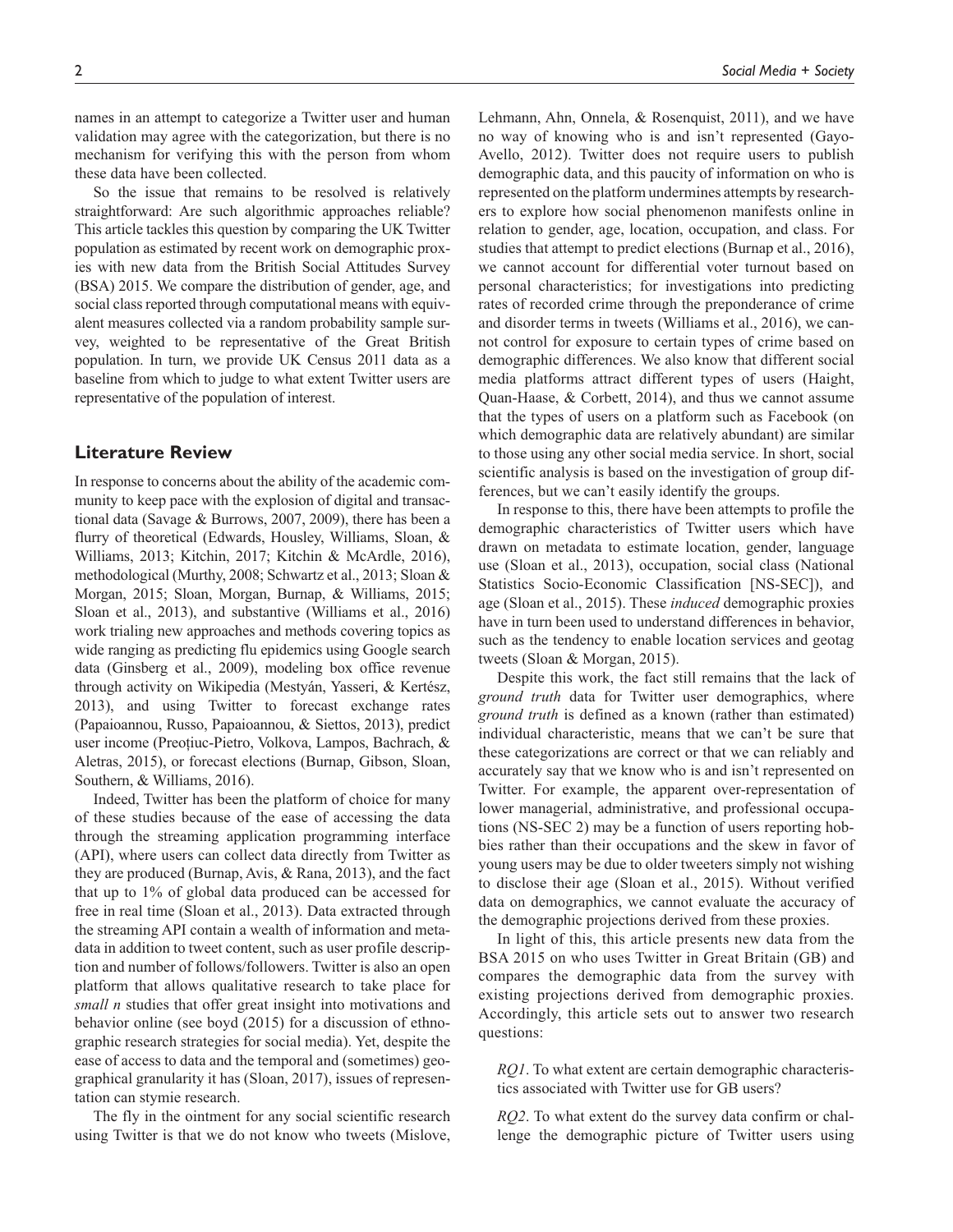computational methods that derive information from profile metadata?

The first question addresses the relatively simple question of "who tweets?" and the answer will provide researchers using Twitter with an understanding of representation of the British population in relation to sex, age, and class (NS-SEC).

The second question aims to evaluate recent attempts to explore issues of representation through the development of demographic proxies. Such methods use Twitter metadata to *induce* the representation of certain groups using the platform. Having the BSA data allows us for the first time to assess how accurate these methods are; however, it is important to bear in mind that the derivation methods looked at UK Twitter users (including Northern Ireland), while BSA only samples GB users (not including Northern Ireland). The Northern Ireland population accounts for around 1.8million people, or 2.8% of the UK population (Office for National Statistics [ONS], 2013). Because this is such a small proportion and because we have no *a priori* reason to believe that Twitter use would significantly vary in this region as a function of demographic characteristics to the rest of the United Kingdom, we attempt to answer the research question to the best of our ability while considering the limitations of the data. Where Census data are reported, they refer to the whole United Kingdom to maintain comparability with the Twitter data and previous studies. In pragmatic terms, the demographic proxy approach needs to be evaluated against survey data, and this provides a starting point.

There have been recent attempts to profile the Twitter population using survey methods. Duggan and Page (2015) present the demographic picture for a range of social media platforms but only for users in the United States. Closer to home, the Ipsos Mori (2016) Tech Tracker reports do a similar job for users in GB; however, the samples are smaller than the BSA, fulfilled by quota rather than random probability sampling, and the data are aggregated to a higher level (e.g., using age groups rather than age by year and less refined measures of social class). In summary, no other study has profiled the UK Twitter population to this granular a level with such a large sample size or compared survey data against derived demographic proxies to evaluate their accuracy and reliability.

### **BSA 2015**

The BSA is run by NatCen Social Research and has been conducted annually since 1983 (NatCen Social Research, 2016a). Around 3,000 people are surveyed each year using random probability sampling, ensuring that there is a known chance of everyone in the population of interest being selected (British residents, 18years plus); thus, the results are representative of the British population (NatCen Social Research, 2016b). In 2015, the sample size was 4,328. Weights are calculated to adjust for any non-response bias and the weighting variable

**wtfactor** is used throughout the analysis when reporting percentages and unweighted *n* is also reported for reference (see NatCen Social Research (2016b) for technical details of sampling and weighting). The questionnaire is administered by an interviewer using computer-assisted personal interviews (CAPI). Percentages are normally rounded when reporting BSA data in tables.

All respondents were asked whether they used Twitter or not, with the exact phrasing of question and response as follows:

**Twitt** 

Do you have a personal Twitter account?

- 1 Yes
- 2 No
- 8 (Don't know)
- 9 (Refusal)

This variable (**Twitt**) is used as the dependent variable throughout the analysis—794 respondents reported having a Twitter account, while 3,534 did not; there were no "don't know" responses or refusals. There are a range of demographic variables collected as part of BSA, but for the purposes of this study, we will focus on those that are directly comparable with established demographic proxies for Twitter users covering sex (**RSex**), age (**Rage**), and analytical social class defined through NS-SEC (**RNSSECG**).

It is worth reflecting on the limitations of the BSA data for the purposes of comparison with demographic proxies. Users can sign up to Twitter from the age of 13, while BSA respondents are all 18 or over, and previous research has indicated that over 30% of tweeters for whom age could be identified are 18 or under (Sloan et al., 2015). When presenting the two data sources side by side, we have not trimmed the *x-*axis at 18 precisely to make the point that a significant proportion of the Twitter user base is not represented in the survey data and this needs to be considered when interpreting results. The survey item on Twitter use was specifically designed to capture *personal* rather than business or organizational accounts. There is complexity around the relationship between an individual and how they may use an account, and it is possible that some respondents who have professional accounts might not have declared them, deeming such activity as not being *personal*.

#### **Gender/Sex**

Table 1 gives a breakdown of Twitter use crosstabulated against sex with row percentages and shows that a higher proportion of Twitter users identified as male than female.

The gender split within the subgroup of those who use Twitter is 57% male and 43% female, which is a notable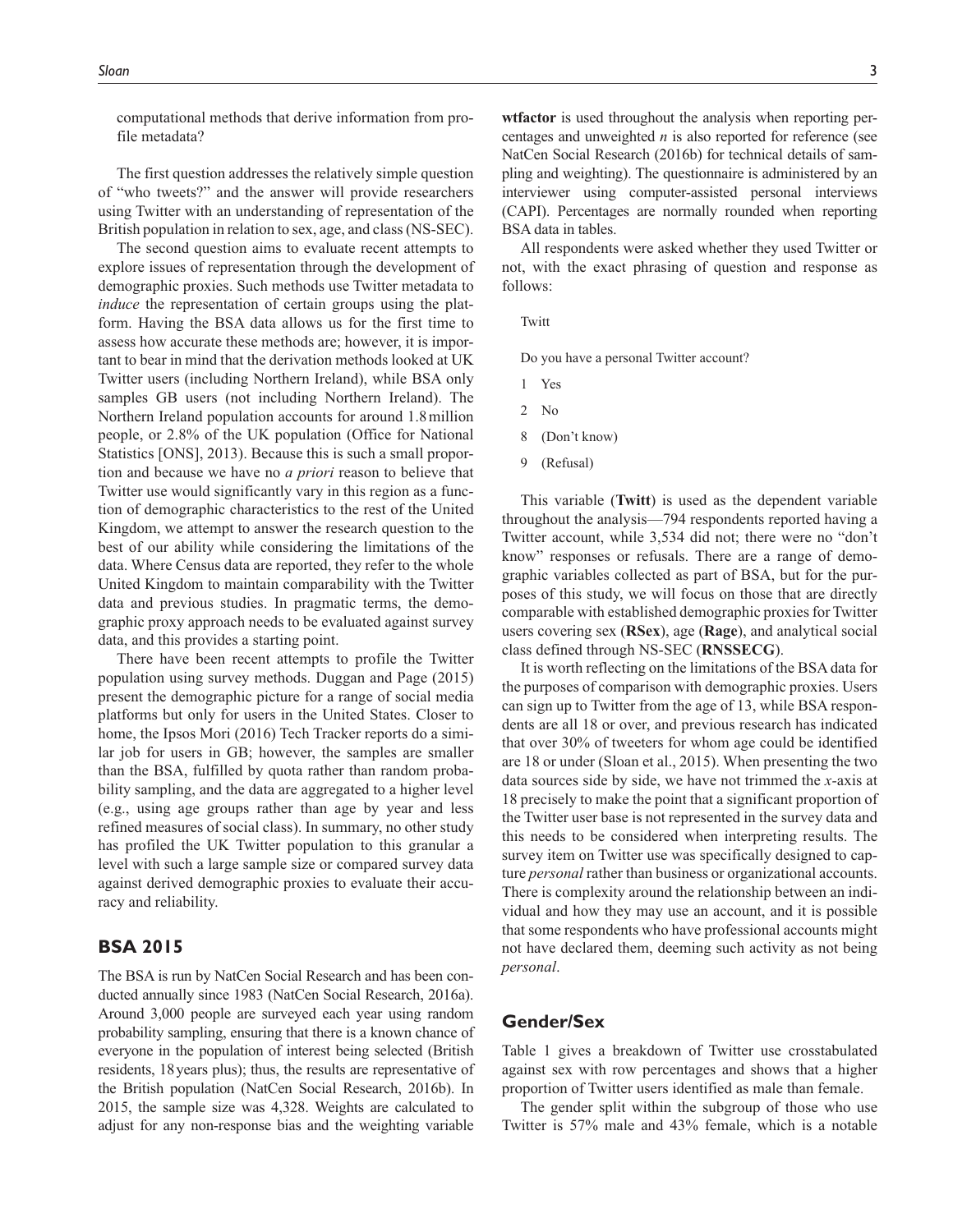**Table 1.** Cross Tabulation of Twitter Use and Sex from BSA 2015.

|           |    | % Using Twitter % Not using Twitter Unweighted n |       |
|-----------|----|--------------------------------------------------|-------|
| Male      | 25 | 75.                                              | 1.904 |
| Female 18 |    | 82                                               | 2.424 |

BSA: British Social Attitudes Survey.

**Table 2.** Gender Split on Twitter Using Derived Proxy Measures.

|                | % (including. unknowns) | % (excluding unknowns) |
|----------------|-------------------------|------------------------|
| Male           | 6.7 $(n=2,017)$         | 48.8 $(n=2,017)$       |
| Female         | 7.0 $(n=2,116)$         | $51.2(n=2,116)$        |
| <b>Unknown</b> | 86.3 $(n=26,140)$       | -                      |

*Source*: Sloan et al. (2013).

discrepancy from the male/female split of 49.1% and 50.9%, respectively, in the UK population according to the 2011 Census (ONS, 2011). Previous studies using demographic proxies estimated a split of around 48.8% male and 51.2% female users using first name identification (Sloan et al., 2013). Treating the BSA 2015 data as *ground truth*, the proportion of users identified as using female names in their Twitter profiles is disproportionately high. One explanation for this difference may be due to the high number of cases for which a gender could not be identified (or was considered unisex) as no discriminating first name was found in the profile data. Table 2 presents the proportional gender split while taking account of "unknown" group for tweeters.

Table 2 illustrates the fact that for a majority of users gender could not be identified, suggesting that no first name could be found in the profile metadata, or if a name was found, it did not fit neatly into a male or female category. (Sloan et al. (2013) found that in 8% of cases where a name could be identified, it was unisex.) As the gender detection algorithm looks for the presence of first names in profile data, we could conclude that there is either a disproportionate preponderance of female names or an underrepresentation of male names used on the platform. There are two possible explanations for why this might be the case relating to online identity and deception, respectively. Male Twitter users may simply be less likely to put a first name in their profile because of how they choose to present their virtual selves. Kapidzic and Herring (2011) studied profile pictures used on teenage chatrooms and found that male user profile pictures tended to have averted eye contact and appear more distant than female users, which mirrors gender differences in face-to-face behavior (Kapidzic & Herring, 2014). As construction of online identities appears to be a function of gender identification, we might expect the "distancing" behavior of male users to manifest through profile data, in this case resulting in a systematic tendency to avoid

including a first name. If this were the case, then male users are hidden in the "unknown" group. Alternatively, even before the advent of web 2.0, social media scholars were struggling with issues around presentation and authenticity on the Internet (Turkle, 1995), and although the democratization of the Internet beyond an elite few has reduced the tendency for identity play (Joinson, 2003), deception in online communications remains a facet of virtual life (Caspi & Gorsky, 2006) and presentation of the self can be expressed differently in online and offline contexts (Yang, Quan-Haase, Nevin, & Chen, 2017); thus, it might be that male users are engaging in identity play and using female pseudonyms and the "unknown" category contains a proportional male/female split. Inevitably, the issues of authenticity and virtual identity arise for all demographic characteristics, and highlighting these discrepancies is one of the values of cross-referencing derived proxies with survey data, even if the explanations for the differences are yet to be explained.

## **Age**

Of the 4,328 respondents, 4,321 gave their age (six refused and one responded that they didn't know). Figure 1 shows the distribution of age by year for the whole sample (weighted) and also for only those respondents who said that they used Twitter. Because the number of cases is divided into many small groups (age by year), we should focus on the overall shape of the distribution rather than individual proportions of use by age.

The lower half of Figure 1 illustrates the relative youth of Twitter users and a clear left-hand skew, but there are also a significant number of respondents over the age of 30 who use Twitter. Previous research has suggested that the actual population of Twitter users in the United Kingdom is much younger than suggested in Figure 1. Sloan et al. (2015) searched Twitter profile data for *signatures* of age through pattern matching for phrases such as "XX years old" or "born in XXXX." Figure 2 compares the age distribution of tweeters from the BSA 2015 data with the age distribution of this derived age data, and the difference is marked. Users can sign up to Twitter from the age of 13, so the derived age categorization starts at this age, while main respondents on BSA 2015 are 18 or older. While this must be taken into account when comparing the two data sources, the overall shape of the distributions indicates a systematic under-counting of older users (or, indeed, a systematic over-counting of younger users) when inducing age from profile data.

Why might this be the case? Simply put, there are two possible explanations. Younger people may be more likely to express their age in their profiles perhaps as a function of how they use Twitter (for social interactions with peers), while older users may not personalize their account to such an extent if they prefer to use Twitter as a news source. If this is indeed the case, then it is not surprising that younger users are more likely to share information about themselves as it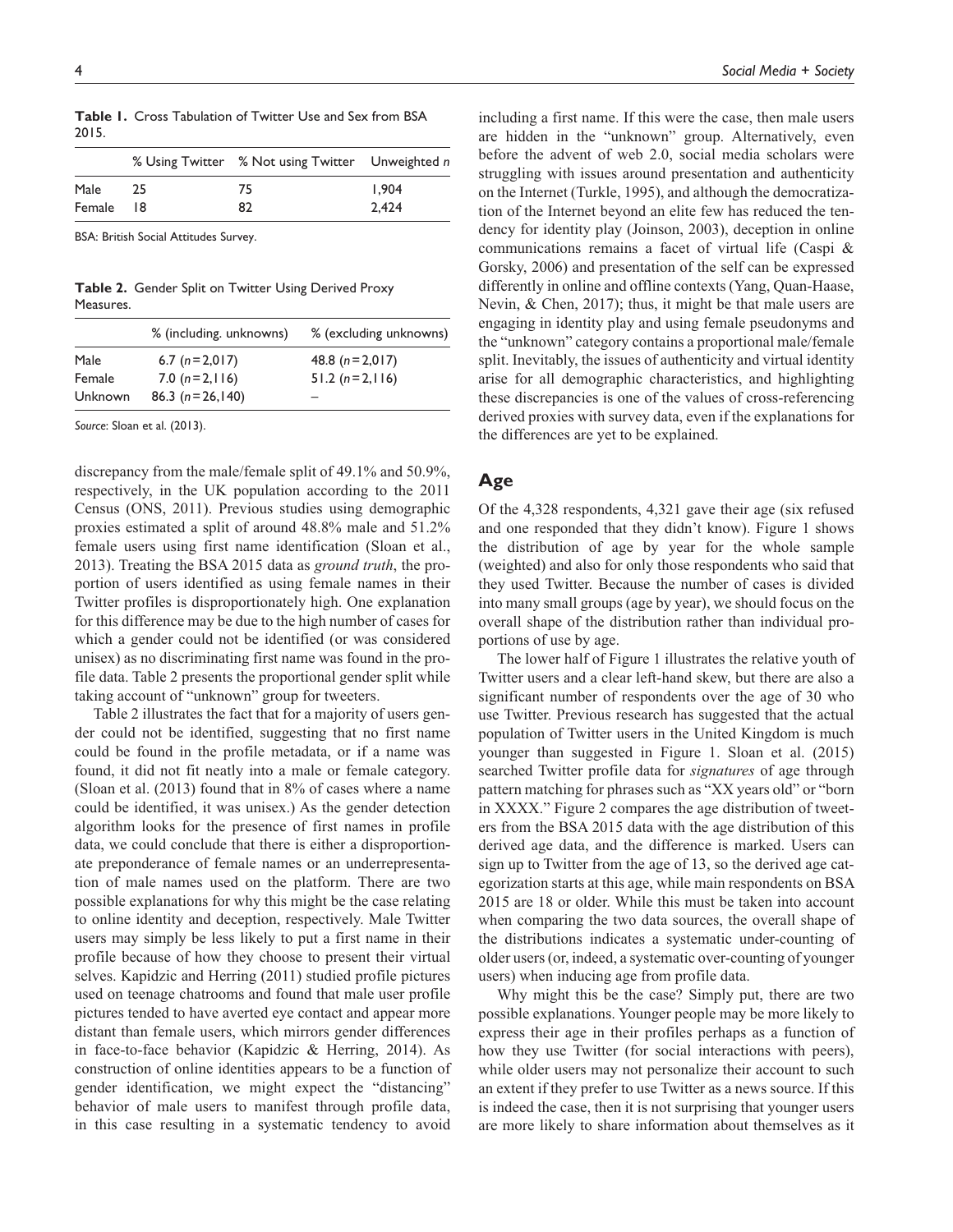

**Figure 1.** Comparison of age distribution for all BSA 2015 respondents and those who use twitter.

provides a mechanism through which they can "make friends" through crafting a profile (boyd, 2006) even if sharing sensitive data is a risky behavior (Livingstone, 2008). boyd and Marwick (2011) give an example from an interview to demonstrate how a 17-year-old male conceptualizes the difference between Facebook and Twitter: "Facebook is like yelling out to a crowd whilst Twitter is just like talking in a room" (p. 20). So while the audience for a tweet is actuality limitless, users are often producing content for an *imagined audience* (Marwick & boyd, 2010) not least because the manner in which a user engages with a social media platform has a clear impact on *the manner in which they think it will be used by others*, providing an explanation for what may appear to be naive behavior to older users. The second reason for the overestimation of younger users may be due to identity play (as discussed in the previous section)—that is, people pretending to be someone they are not or presenting what

they perceive to be a more desirable virtual self, in this case a younger virtual self. It will be possible in future studies to investigate which of these two factors is at play on Twitter or, indeed, whether both are part of the explanation—we return to how this might be accomplished in the final section.

## **Social Class (NS-SEC)**

The original variable from BSA 2015 (**RNSSECG**) was recoded to remove "not classified" (*n*=147) and combine groups 1.10 ("Large employers and higher managerial occupations") and 1.20 ("Higher professional occupations") into a single group ("Higher managerial, administrative, and professional occupations") to allow comparison with previous studies deriving NS-SEC from occupational terms found in Twitter profiles (Sloan et al., 2015). The class distribution of the whole sample is reported in Table 3.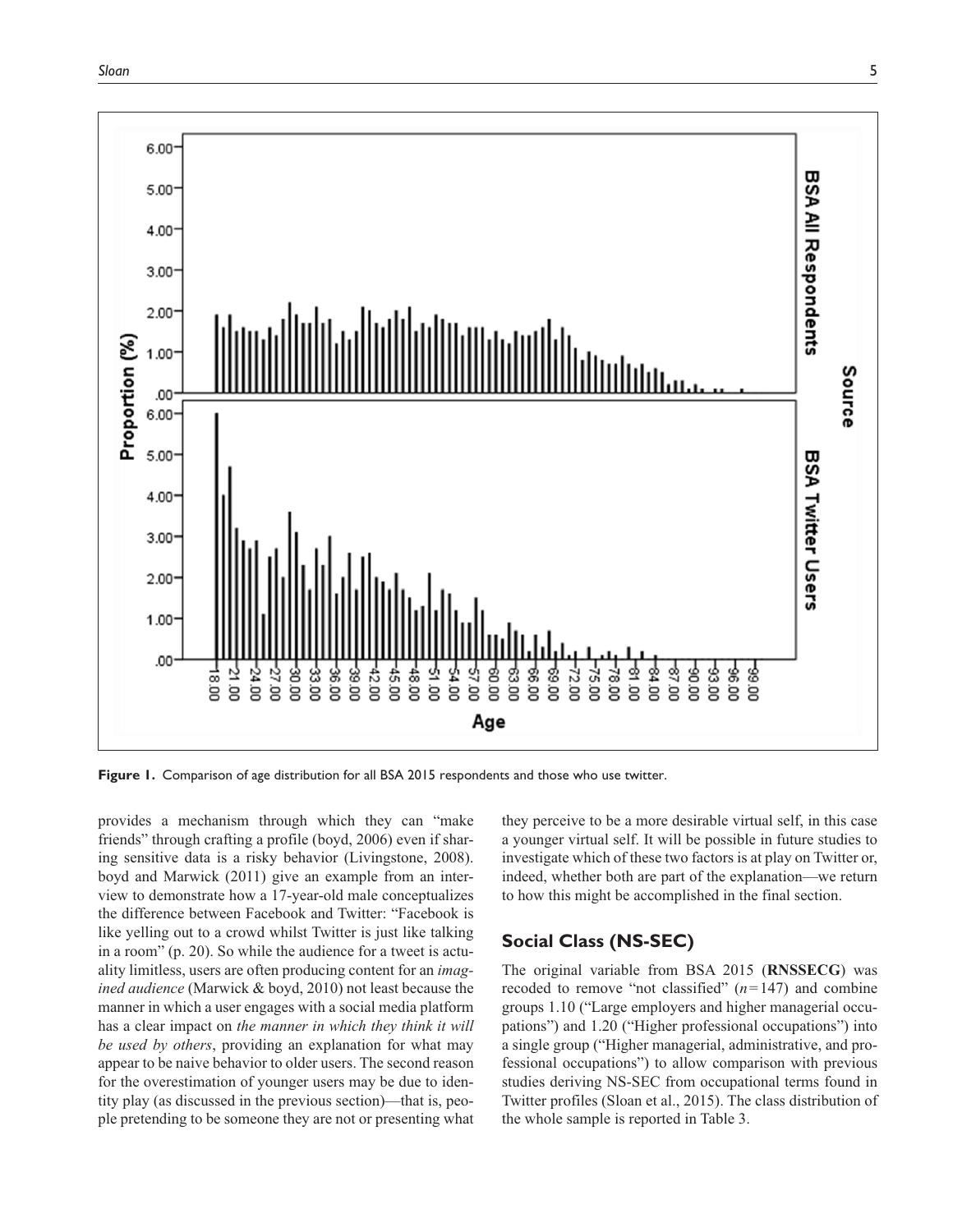

**Figure 2.** Comparison of age distribution for BSA 2015 Twitter users and derived age. Twitter age distribution sourced from Sloan et al. (2015).

Table 4 crosstabulates NS-SEC with Twitter use and presents row percentages to illustrate differing prevalence rates by group (note that percentages may not add up to 100 due to rounding). The proportion of Twitter users in Groups 1 and 2 is identical (28%) and notably higher than any of the other NS-SEC categories. When excluding the top two groups, the variance in usage is surprisingly small (5%), indicating homogeneity of Twitter use outside of higher and lower managerial, administrative, and professional occupations. The higher level of use in the two top groups offers support for the hypothesis that Twitter is used by some users to promote a professional identity or oneself or one's work (Sloan et al., 2015), but an alternative explanation might be that Twitter is a useful tool for people in these occupational groups that may help with networking, keeping up to date with developments in industry, maintaining communication links with

other organizations, or any other function that a social network can accommodate. Either way, the strength of association between managerial and professional occupations and Twitter use is notable.

Focusing solely on the subgroup of those who do use Twitter, Figure 3 illustrates the distribution of users by NS-SEC group and compares findings from BSA 2015 with previous projections using demographic proxies and the UK population according to the 2011 Census. Comparison with the UK population at large is a useful benchmarking exercise, but previous to the BSA 2015 study it has not been possible to say whether the discrepancy with 2011 Census data is due to classification errors or a genuine demographic difference in Twitter use. The accuracy of methods using profile data to assign users to occupational groups has only ever been verified through human validation of a small subset of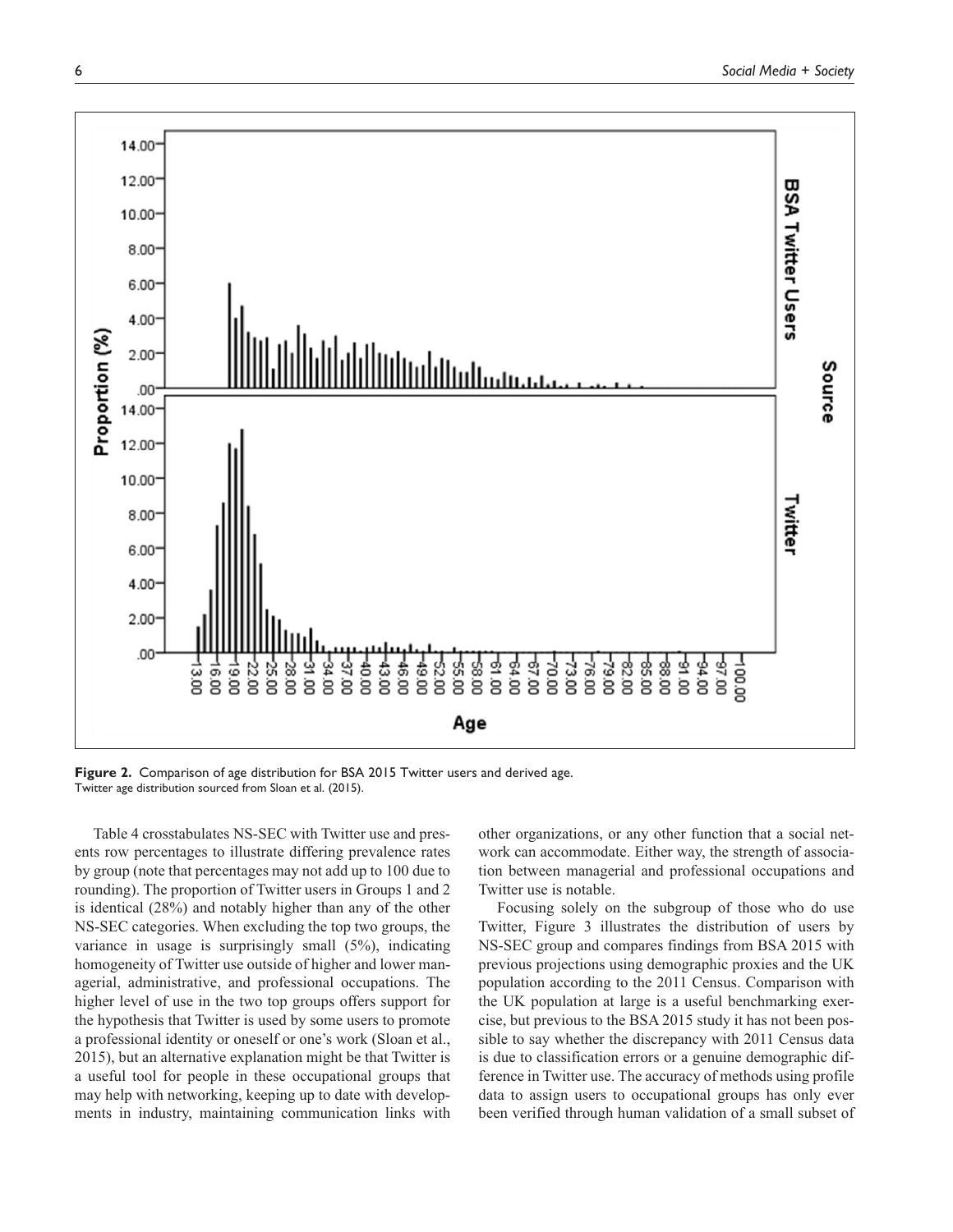| Group | NS-SEC (label)                                                  | Respondents (%) | Unweighted n |
|-------|-----------------------------------------------------------------|-----------------|--------------|
|       | Higher managerial, administrative, and professional occupations | 13              | 546          |
|       | Lower managerial, administrative, and professional occupations  | 26              | 1.073        |
|       | Intermediate occupations                                        | 12              | 532          |
| 4     | Small employers and own account workers                         |                 | 380          |
|       | Lower supervisory and technical occupations                     | 10              | 392          |
| 6     | Semi-routine occupations                                        |                 | 720          |
|       | Routine occupations                                             |                 | 52 I         |

**Table 3.** NS-SEC Analytical Group Classification for all BSA 2015 Respondents.

NS-SEC: National Statistics Socio-Economic Classification; BSA: British Social Attitudes Survey.

**Table 4.** Cross Tabulation of NS-SEC Analytical Group and Twitter Use from BSA 2015.

| Group | NS-SEC (label)                                                  | % Using Twitter | % Not using Twitter | Unweighted n |
|-------|-----------------------------------------------------------------|-----------------|---------------------|--------------|
|       | Higher managerial, administrative, and professional occupations | 28              | 72                  | 546          |
| 2     | Lower managerial, administrative, and professional occupations  | 28              | 72                  | 1.073        |
| 3     | Intermediate occupations                                        |                 | 83                  | 532          |
| 4     | Small employers and own account workers                         |                 | 85                  | 380          |
| 5     | Lower supervisory and technical occupations                     |                 | 83                  | 392          |
| 6     | Semi-routine occupations                                        | 18              | 82                  | 720          |
|       | Routine occupations                                             |                 | 88                  | 52 I         |

NS-SEC: National Statistics Socio-Economic Classification; BSA: British Social Attitudes Survey.

users. This process indicated that many misclassifications might occur due to users reporting on their hobbies and interests rather than actual occupations (e.g., writer, artist), but that this was less likely to happen in certain NS-SEC groups (such as 1 and 3) where occupational terms are more clearly defined and more likely to occur in NS-SEC 2 where occupations that could be confused with hobbies are located (Sloan et al., 2015). Small variations between data sources are commented on but should be treated critically due to the exclusion of Northern Ireland and the fact that the BSA data are a survey estimate.

Following this, Figure 3 paints an interesting picture. Derived proxies underestimate the proportion of user with "higher managerial, administrative, and professional occupations" (NS-SEC 1) on Twitter by 2.6%, with the BSA 2015 data suggesting that there is a higher prevalence of users from this group than previously demonstrated that is in excess of the proportion of NS-SEC 1 occupations in the UK population. There is a larger discrepancy for "lower managerial, administrative, and professional occupations" (NS-SEC 2) with derived proxy measures overestimating the proportion of users in this group by 5.1%; however, the BSA 2015 data confirm that there is a genuinely disproportionate number of users in this group compared to the UK population. Previous work suggested that because this is the group in which many occupational terms that may be confused with hobbies reside (such as "artist," "singer," "coach," "dancer," and "actor"), any algorithm looking for occupational terms related to NS-SEC 2 is susceptible to Type 1 errors (Sloan

et al., 2015). The BSA 2015 data indicate that while there does appear to be a slight overestimation, the large discrepancy with data from the Census is genuine—there truly are a disproportionately higher number of users from NS-SEC 2 on Twitter relative to the UK population.

There is very little difference between all the sources regarding "intermediate occupations" (NS-SEC 3), likely because these occupational terms are clear and well defined and include terms such as "teacher" and "nurse"; thus, we may observe that automated categorization of occupational terms is particularly reliable for this group. "Small employers and own account workers" (NS-SEC 4) is the first group for which there is a substantial underrepresentation on Twitter, the magnitude of which has been slightly underestimated using derived proxy measures by 1.5% (although we can't be confident that a real difference exists when the discrepancy is this small). This group includes occupations such as "photographers," "farmers," and "gardeners." Although we might expect photography and gardening to be hobbies that people list on their Twitter profiles, the majority of occupations in this group are not likely to be confused with leisure activities.

"Lower supervisory and technical occupations" (NS-SEC 5) is the least represented occupational group in the UK population and even less well represented on Twitter according to derived proxy measures; however, the BSA 2015 data demonstrate that NS-SEC allocation using profile information results in a systematic and substantial underestimation of the proportion of users in this group in Twitter by 5.6%.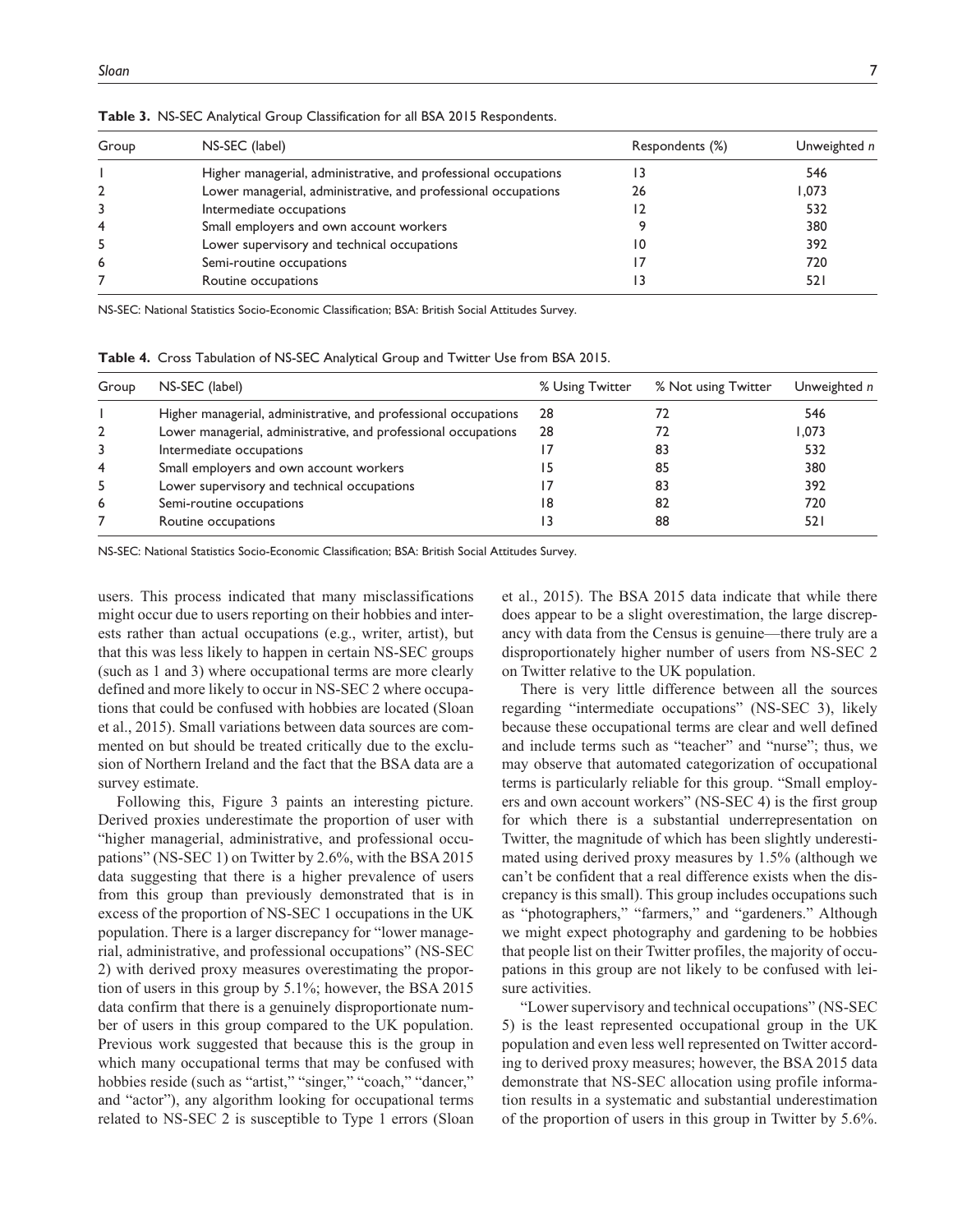

**Figure 3.** Comparison of NS-SEC distribution for BSA 2015, Census 2011, and derived data. Twitter class data sourced from Sloan et al. (2015).

NS-SEC 5 includes occupations such as "electrician," "plumber," and "locksmith," and the comparison between sources indicates that users from this group are present on Twitter in approximately the same proportion as the UK population, but the underestimation of proxy measures suggests that they do not declare their occupation in their Twitter profiles. This is evidence of a behavioral difference based on NS-SEC that influences the manner in which people use Twitter and construct a virtual identity. Users from NS-SEC 5 do not typically define themselves through their occupation and it may be this behavior that results in an over-inflation of NS-SEC 2 if these users are referring to hobbies instead.

Those in "semi-routine occupations" (NS-SEC 6) are proportionally represented on Twitter relative to the UK population, and the BSA 2015 data indicate that this is an accurate assessment, but for "routine occupations" (NS-SEC 7) the picture is more complex. Users from this group are relatively underrepresented on Twitter according to the Census 2011, but derived proxy measures overestimate prevalence by 2.6%—most likely due to archaic occupational terms being confused with common parlance (Sloan et al., 2015).

## **Conclusion**

This article set out to answer the following research questions:

*RQ1*. To what extent are certain demographic characteristics associated with Twitter use for GB users?

*RQ2*. To what extent do the survey data confirm or challenge the demographic picture of Twitter users using computational methods that derive information from profiles and metadata?

With reference to RQ1, the analysis of BSA 2015 in this article has demonstrated associations between Twitter use and sex, age, and NS-SEC for British users: Men are proportionally more likely to use Twitter than women relative to the male/female split of the UK population; the age distribution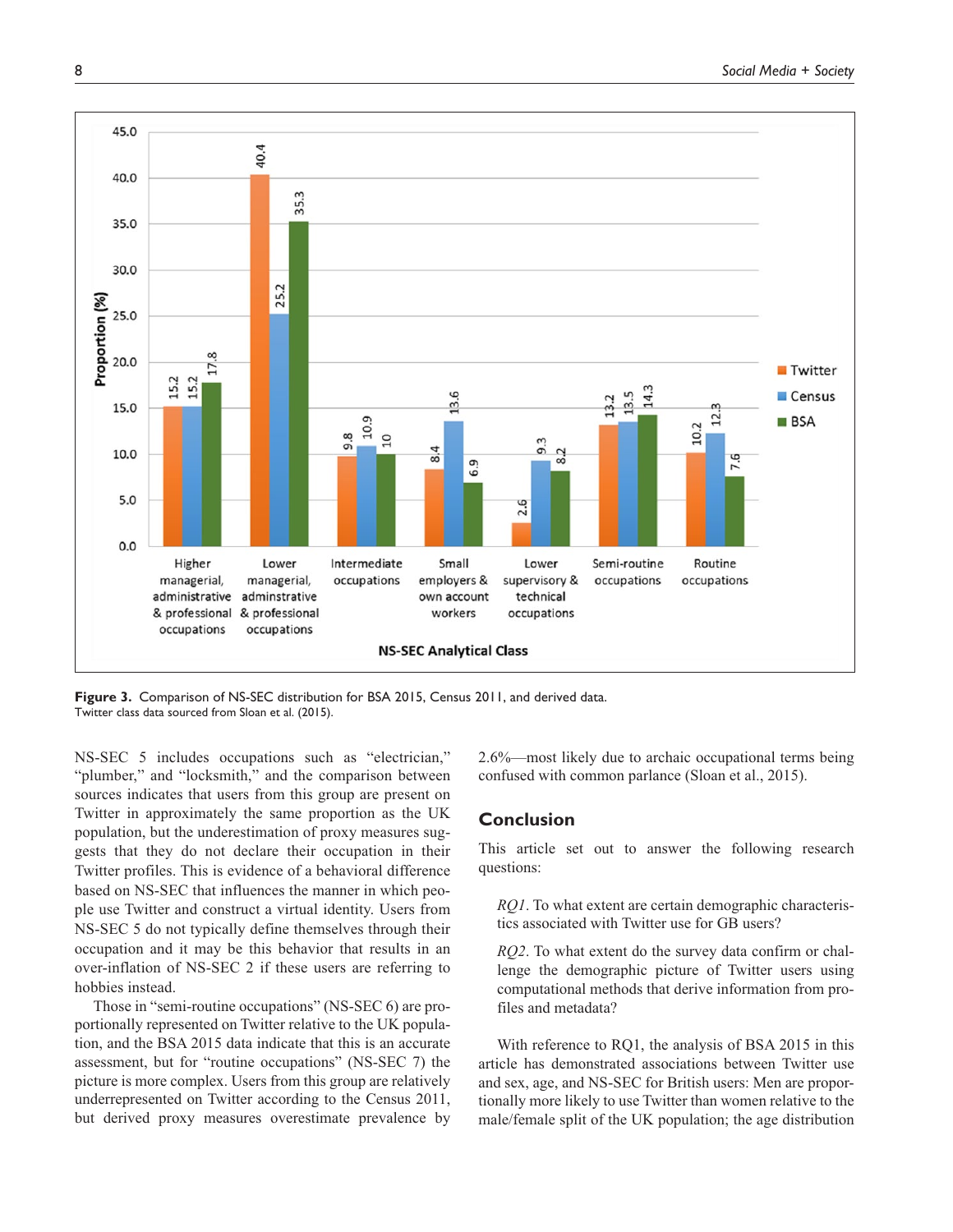of Twitter users is younger than the age distribution of the UK population; and certain occupational groups are more likely to use Twitter than others—notably NS-SEC 1 and 2, characterized by managerial, administrative, and professional occupations.

What this article is unable to answer is why differences in Twitter use are associated with these demographic characteristics. While we have offered some thoughts on the motivations for Twitter use and crafting of a virtual identity (boyd, 2006; Caspi & Gorsky, 2006; Joinson, 2003; Turkle, 1995), much more research is needed to investigate the mechanisms through which these associations manifest. It is our sincere hope that by describing the UK Twitter population, we have provided a foundation for further work to build upon. However, the act of mapping these differences will have a significant impact on research that uses Twitter data. We now reliably know who is over- and underrepresented in GB with a greater level of reliability, and this sheds light on previous studies. As an example, Draper et al. (2016) report on an analysis of Twitter data during the horsemeat scare of 2013 when horse DNA was found in beef products consumed in the United Kingdom. The dominant discourse was one of humor, which seems an odd response until we reflect on the BSA 2015 data and see that the people in low wage occupations (NS-SEC 7) who would most likely be consuming the "low-quality" products that had been adulterated form a very small proportion of the Twitter population. As most thematic Twitter analysis is based on volume, this carefree attitude is not surprising as most users may not have deemed themselves to be at risk—being in higher status jobs with better incomes. This example draws attention to how easily smaller subgroups can be lost in the "noise" of big data and provides a warning for researchers. Clearly, an appreciation of the level of disproportionate representation from particular demographic groups can help us understand why bias in social media data might weaken the link between mentions of crime and disorder and recorded crime (Williams et al., 2016) and who may not vote despite displaying preference for a political party on the run up to a UK General Election (Burnap et al., 2016). In short, it was always highly likely that Twitter samples were not representative, and this article has further confirmed that, but now we know *where* the representation is lacking or inflated.

The second research question was concerned with evaluating existing automated methods for categorizing demographic characteristics based on signatures and clues in Twitter metadata. As there was no *a priori* reason to assume differential participation on Twitter based on demographic characteristics between Northern Ireland and the rest of the United Kingdom, we compared proxy measures with BSA 2015 data. For sex, we found that automated methods based on first name identification systematically underestimate the proportion of men on Twitter—possibly due to a high level of unknowns or differences between male and female behavior in profile construction. Because the BSA 2015 sample

does not include users under the age of 18 while proxy demographic approaches can identify those aged 13 or above (the age at which Twitter "allows" users to sign up), we cannot make a direct comparison, but the shape of the distributions indicates that automated methods overestimate the youthfulness of the user community likely due to differences in reporting of age. For occupational classification, the picture is mixed, with high levels of similarity regarding the proportion of users for some groups (NS-SEC 3 and 6) and substantial variation for others (NS-SEC 2 and 5). Overall, considering the coarseness and simplicity of the rules used to categorize occupations and the messiness of the profile data used, automated classification appears to work in some cases and could be a useful tool following further refinement. For all three proxy demographic measures, comparisons with the BSA 2015 data identify where the weaknesses lay and highlight areas in need of improvement.

Automated detection tools are based on the assumption that users will offer information on their demographic background through profile information or other metadata (such as first name). While we would not expect all users to do this, if those who did were a random subset of the Twitter population, then we would not expect to find discrepancies in prevalence rates for sex, age, and occupation between automated measures and the BSA 2015 data. The fact that such systematic discrepancies do exist indicates that demographic characteristics are associated with differences in Twitter use, but the BSA 2015 data do not allow us to explain why these differences occur and, perhaps more importantly, what the origins of the differences are. For example, are female names over-reported or male names under-reported? To what extent do users engage in identity play around professed age? Is NS-SEC related to how a user *uses* Twitter—are there typologies of users that can be defined starting with the observation of these class differences?

The only way to answer these questions is to look at the relationship between a user's actual demographic characteristics (as the *ground truth*) and how demographic categorization tools classify that user as a function of how profile information is presented and a virtual identity constructed. In short, there needs to be a link between Twitter profiles and survey data. In anticipation of this, BSA 2015 asked respondents whether they would be prepared to share their Twitter username to allow this data linkage to take place, and 283 users completed this field. While this article has described *what* is going on, the linked dataset will allow us to explore the mechanisms that are driving the descriptive picture. We very much look forward to presenting these data to the academic community in the near future.

Finally, the differences in Twitter use based on NS-SEC (particularly for Groups 1 and 2 compared to the rest) hint at tweeters using Twitter for different purposes, perhaps suggesting a distinction between those who use it in a professional capacity and others who use it for personal interests. Understanding user purpose and intention alongside the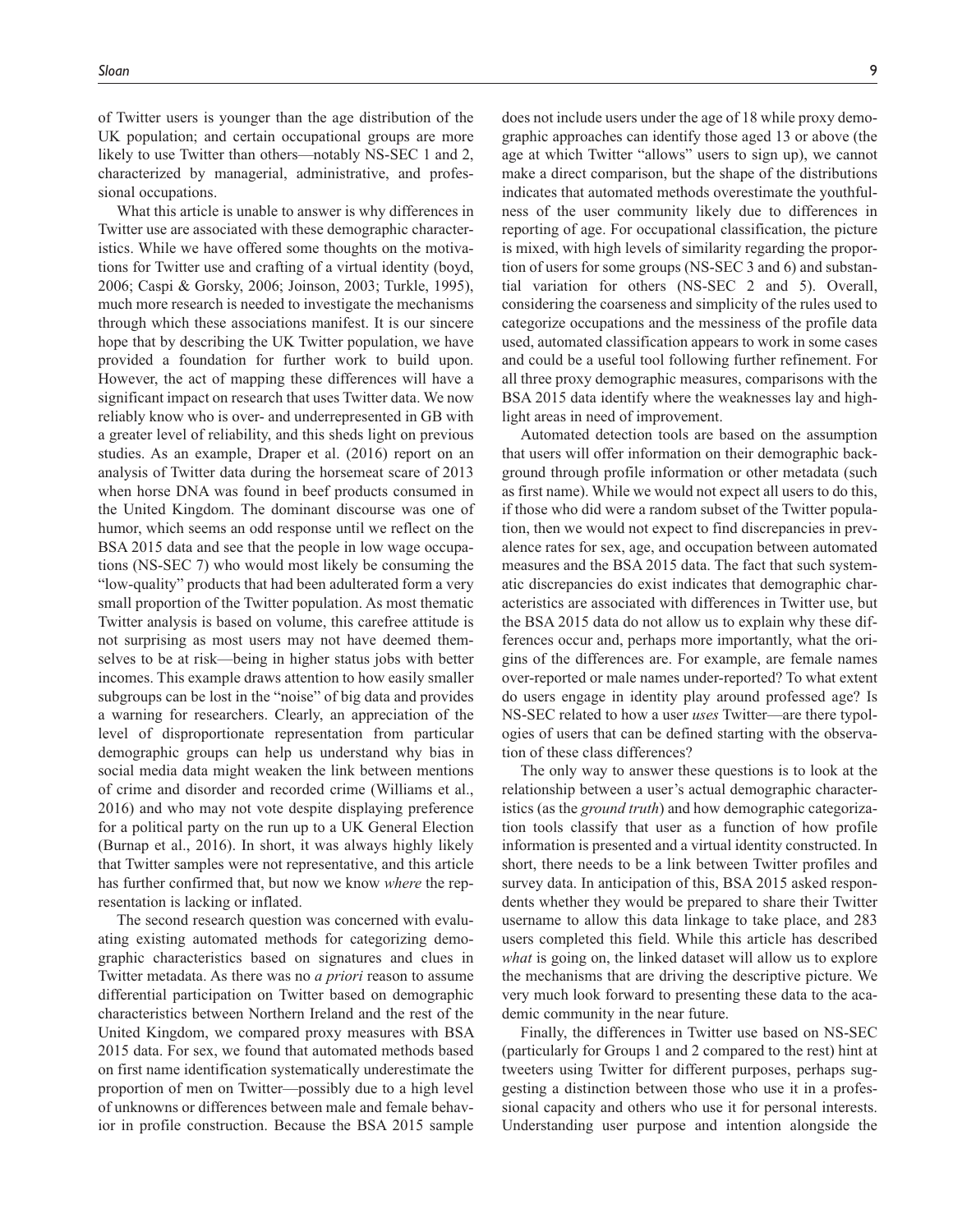development of typologies of users would be of great use to any researchers working in this field and potentially offer an answer to the persistent question of what naturally occurring data are and can be taken to mean in respect to Twitter.

#### **Acknowledgements**

This study used a pre-release dataset from the British Social Attitudes Survey 2015. A public version can be accessed via the UK Data Service: NatCen Social Research (2016c).

#### **Declaration of Conflicting Interests**

The author(s) declared no potential conflicts of interest with respect to the research, authorship, and/or publication of this article.

#### **Funding**

The author(s) disclosed receipt of the following financial support for the research, authorship, and/or publication of this article: This work was funded by the Economic and Social Research Council and Food Standards Agency under the Global Food Security program and the project titled "Public Perceptions of the UK Food System: Public Understanding and Engagement, and the Impact of Crises and Scares" (ES/M003329/1).

#### **References**

- boyd, d. (2006). Friends, friendsters, and top 8: Writing community into being on social network sites. *First Monday*. Retrieved from [http://www.firstmonday.org/issues/issue11\\_12/boyd/](http://www.firstmonday.org/issues/issue11_12/boyd/)
- boyd, d. (2015). Making sense of teen life: Strategies for capturing ethnographic data in a networked era. In E. Hargittai & C. Sandvig (Eds.), *Digital research confidential—The secrets of studying behaviour online* (pp. 79–102). Cambridge, MA: MIT Press.
- boyd, d., & Marwick, A. (2011, September). *Social privacy in networked publics: Teens' attitudes, practices, and strategies*. A Decade in Internet Time: Symposium on the Dynamics of the Internet and Society. Retrieved from [https://ssrn.com/](https://ssrn.com/abstract=1925128) [abstract=1925128](https://ssrn.com/abstract=1925128)
- Burnap, P., Gibson, R., Sloan, L., Southern, R., & Williams, M. (2016). 140 characters to victory? Using Twitter to predict the UK 2015 General Election. *Electoral Studies*, *41*, 230–233. doi:10.1016/j.electstud.2015.11.017
- Burnap, P., Avis, N., & Rana, O. (2013). Making sense of selfreported socially significant data using computational methods [Special Issue, Computational Social Science: Research, Design and Methods]. *International Journal of Social Research Methodology*, *16*, 215–230.
- Caspi, A., & Gorsky, P. (2006). Online deception: Prevalence, motivation, and emotion. *CyberPsychology & Behavior*, *9*, 54–59. doi:10.1089/cpb.2006.9.54
- Draper, A., Dowler, E., Sloan, L., Williams, M., Burnap, P., & Roberts, C. (2016). *Understanding public concerns about food risks and food safety: Role and usefulness of Twitter*. Policy briefing for the Food Standards Agency. Retrieved from [http://](http://natcen.ac.uk/media/1264337/food-risks-and-twitter-leaflet-final.pdf) [natcen.ac.uk/media/1264337/food-risks-and-twitter-leaflet](http://natcen.ac.uk/media/1264337/food-risks-and-twitter-leaflet-final.pdf)[final.pdf](http://natcen.ac.uk/media/1264337/food-risks-and-twitter-leaflet-final.pdf)
- Duggan, M., & Page, D. (2015). *Mobile messaging and social media 2015*. Pew Research Centre. Retrieved from [http://www.](http://www.pewinternet.org/files/2015/08/Social-Media-Update-2015-FINAL2.pdf)

[pewinternet.org/files/2015/08/Social-Media-Update-2015-](http://www.pewinternet.org/files/2015/08/Social-Media-Update-2015-FINAL2.pdf) [FINAL2.pdf](http://www.pewinternet.org/files/2015/08/Social-Media-Update-2015-FINAL2.pdf)

- Edwards, A., Housley, W., Williams, M., Sloan, L., & Williams, M. (2013). Digital social research, social media and the sociological imagination: Surrogacy, augmentation and re-orientation. *International Journal of Social Research Methodology*, *16*, 245–260. doi:10.1080/13645579.2013.774185
- Gayo-Avello, D. (2012). *I wanted to predict elections with Twitter and all I got was this Lousy Paper: A balanced survey on election prediction using Twitter data*. Department of Computer Science, University of Oviedo, Spain. Retrieved from [http://](http://arxiv.org/pdf/1204.6441.pdf) [arxiv.org/pdf/1204.6441.pdf](http://arxiv.org/pdf/1204.6441.pdf)
- Ginsberg, J., Mohebbi, M., Patel, R., Brammer, L., Smolinski, M., & Brilliant, L. (2009). Detecting influenza epidemics using search engine query data. *Nature*, *457*, 1012–1014. doi:10.1038/nature07634.pmid:19020500
- Haight, M., Quan-Haase, A., & Corbett, B. (2014). Digital divide in Canada: Demographic trends in internet access, digital skills and social networking. *Information, Communication & Society*, *17*, 503-519. doi:10.1080/1369118X.2014.891633
- Ipsos Mori. (2016). *Tech tracker reports*. Retrieved from [https://](https://www.ipsos-mori.com/researchpublications/publications/1781/Ipsos-Connect-Tech-Tracker-Q4-2015.aspx) [www.ipsos-mori.com/researchpublications/publications/1781/](https://www.ipsos-mori.com/researchpublications/publications/1781/Ipsos-Connect-Tech-Tracker-Q4-2015.aspx) [Ipsos-Connect-Tech-Tracker-Q4-2015.aspx](https://www.ipsos-mori.com/researchpublications/publications/1781/Ipsos-Connect-Tech-Tracker-Q4-2015.aspx)
- Joinson, A. N. (2003). *Understanding the psychology of internet behaviour*. London, England: Palgrave Macmillan.
- Kapidzic, S., & Herring, S. C. (2011). Gender, communication, and self-presentation in teen chatrooms revisited: Have patterns changed? *Journal of Computer-Mediated Communication*, *17*, 39–59.
- Kapidzic, S., & Herring, S. C. (2014). Race, gender, and self-presentation in teen profile photographs. *New Media & Society*, *17*, 958–976. doi:10.1177/1461444813520301
- Kitchin, R. (2017). Big data—Hype or revolution? In L. Sloan & A. Quan-Haase (Eds.), *The SAGE handbook of social media research methods* (pp. 27–39). London, England: SAGE.
- Kitchin, R., & McArdle, G. (2016). What makes big data, big data? Exploring the ontological characteristics of 26 datasets. *Big Data & Society*, *3*, 1–10.
- Livingstone, S. (2008). Taking risky opportunities in youthful content creation: Teenagers' use of social networking sites for intimacy, privacy and self-expression. *New Media & Society*, *10*, 393–411.
- Marwick, A., & boyd, d. (2010). I tweet honestly, I tweet passionately: Twitter users, context collapse, and the imagined audience. *New Media & Society*, *13*, 114–133.
- Mestyán, M., Yasseri, T., & Kertész, J. (2013). Early prediction of movie box office success based on Wikipedia activity big data. *PLoS ONE*, *8*, e71226. doi:10.1371/journal.pone.0071226
- Mislove, A., Lehmann, S., Ahn, Y.-Y., Onnela, J. P., & Rosenquist, J. N. (2011). Understanding the demographics of Twitter users. In *Proceedings of the Fifth International AAAI Conference on Weblogs and Social Media* (pp. 554–557). Menlo Park, CA: The AAAI Press.
- Murthy, D. (2008). Digital ethnography: An examination of the use of new technologies for social research. *Sociology*, *42*, 837–855.
- NatCen Social Research. (2016a). *British Social Attitudes information*. Retrieved from [http://natcen.ac.uk/our-research/research/](http://natcen.ac.uk/our-research/research/british-social-attitudes/) [british-social-attitudes/](http://natcen.ac.uk/our-research/research/british-social-attitudes/)